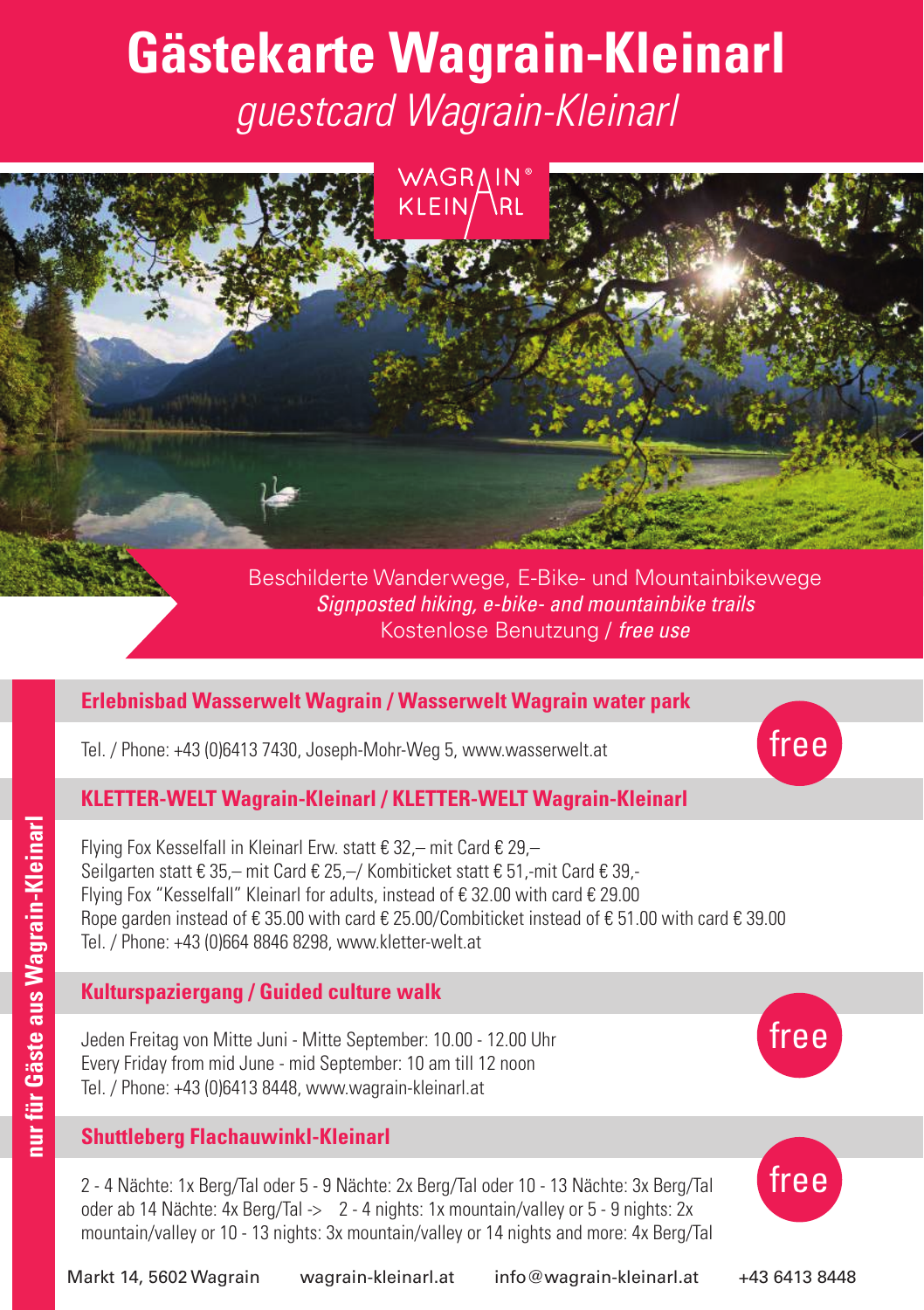# **Kräuterwanderung / Guided tour through the herbs garden**

Jeden Dienstag von Mitte Juni - Mitte September Every Tuesday from mid June - mid September, 1 adult Tel. / Phone: +43 (0)6413 8448, www.wagrain-kleinarl.at

## **Geführte Wanderungen im Wandergebiet Wagrain-Kleinarl / Guided hiking tours in the Wagrain-Kleinarl hiking area**

Mo / Mi / Do - Mitte Juni - Mitte September Mo / Wed / Thu - mid june - mid September, 1 adult Tel. / Phone: +43 (0)6413 8448, www.wagrain-kleinarl.at

#### **Indoor-Minigolfanlage**

Erwachsenen-Eintritt statt € 8,50 mit Karte um € 6,80 Kinder-Eintritt statt € 6,50 mit Karte um € 5,20 / Schlägerausgabe: Hotel Wagrainerhof / Spielstätte ehemalige Atomic-Halle Adult entry instead of € 8.50 with card € 6.80 / children entry instead of € 6.50 with card € 5.20 / racket issuing point: Hotel Wagrainerhof / venue: former atomic hall Tel. / Phone: +43 6413 8204 / info@wagrainerhof.com / Hotel Wagrainerhof / ehemalige Atomic-Halle 20 %

# **Wanderbus**

Flachau, Wagrain-Kleinarl, St. Johann, Radstadt, Altenmarkt-Zauchensee, Eben & Filzmoos sowie Obertauern, Großarl und Hüttschlag - Täglich von Mai bis Ende Okt kannst du alle Buslinien mit einer gültigen Salzburger Sportwelt Card um € 1,– pro Strecke nützen. Flachau, Wagrain-Kleinarl, St. Johann, Radstadt, Altenmarkt-Zauchensee, Eben & Filzmoos as well as Obertauern, Großarl and Hüttschlag - Daily from May to the end of Oct you can use all bus lines with avalid Salzburger Sportwelt Card for € 1,- per route.

## **Wagrainis Grafenberg**

Tageseintritt inkl. Berg-/Talfahrt für 1 Erw., statt € 31,90 mit Card € 29,90 Day ticket incl. return journey for one adult, instead of € 31.90 with card € 29.90 Snow Space Salzburg - Wagrain, www.snow-space.com Tel. / Phone: +43 59221, Markt 59

## **Flying Mozart**

Berg- & Talfahrt für 1 Erw. statt € 24,50 um € 22,90 Ticket up to the mountain and back into the valley for 1 adult instead of € 24.50 for € 22.90 Snow Space Salzburg - Wagrain, www.snow-space.com Tel. / Phone: +43 59221, Widmoosweg 6, 5602 Wagrain



free





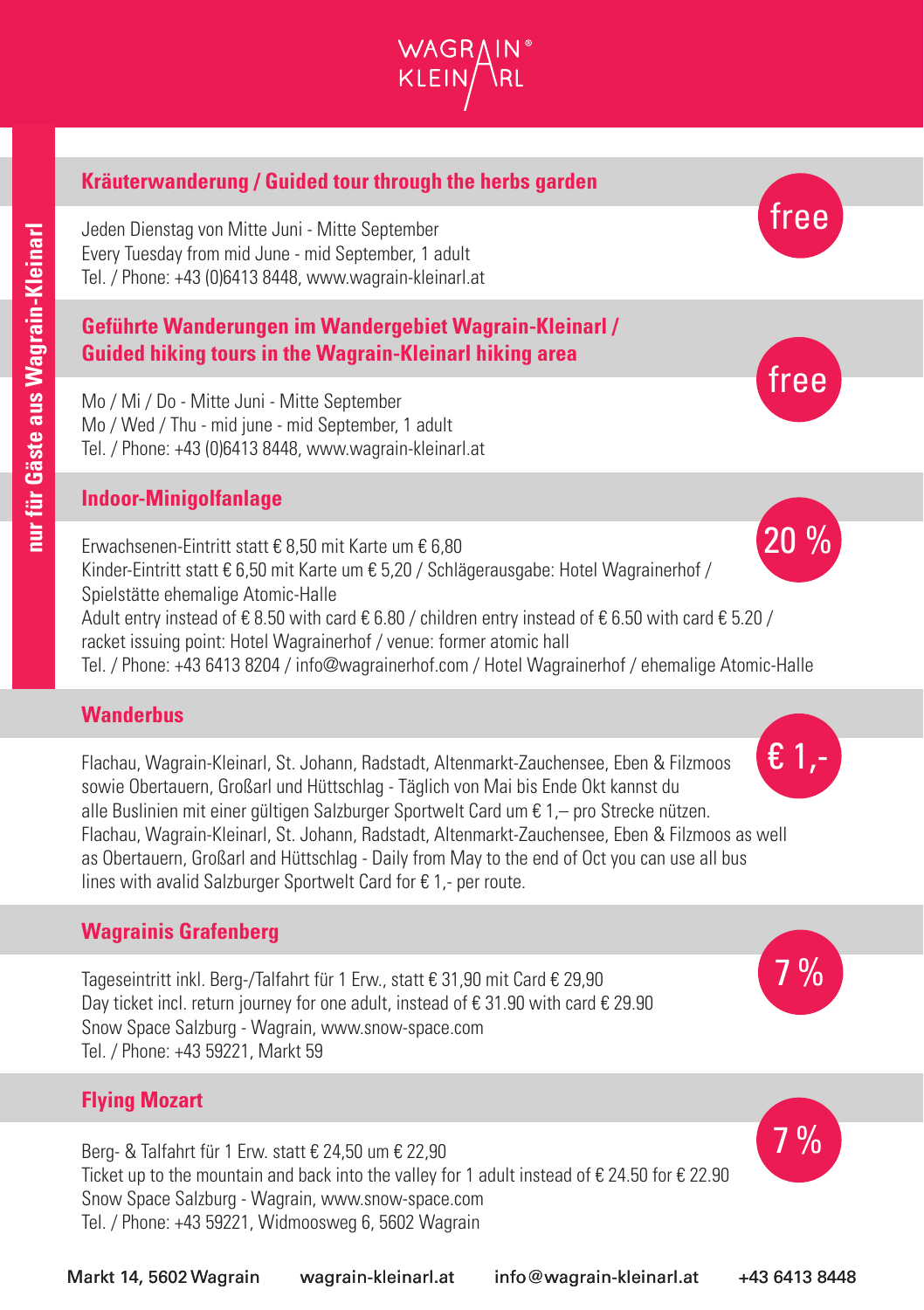# **Soccerpark Wagrain / Soccerpark Wagrain**

1 Erw. statt € 12,– mit Card € 10,80 1 adult, i/o € 12.00 with card € 10.80 Tel. / Phone: +43 (0)664 356 30 04, Moadörfl 65

# **BIKE-WELT Wagrain-Kleinarl / BIKE-WELT Wagrain-Kleinarl**

Verleih E-Bike Hardtrail 4h Erw. statt € 39,– mit Card € 30,– Verleih E-Bike Fully 4h Erw. statt € 49,– mit Card € 40,– Kinderanhänger 4h mit Card statt € 20,- um € 15,- Rental E-Bike Hardtrail 4h adult instead of € 39.00 with Card € 30.00 Rental E-Bike Fully 4h adult instead of € 49.00 with Card € 40.00 Children's trailer 4h instead of € 20.00 with card € 15.00 / Tel. / Phone: +43 (0)664 8846 8298, www.kletter-welt.at

#### **Tennis / Tennis**

Platzgebühr 1 Stunde, statt € 18,– mit Card € 12,– Tennis court for one hour, instead of € 18.00 with card € 12.00 Tel. / Phone: +43 (0)664 1355132, Joseph-Mohr Weg 7, 5602 Wagrain

#### **Almrauschflieger Wagrain – Flying Fox XL**

1 Fahrt statt € 30,- mit Card € 25,- (Mitte Mai bis Ende Oktober: Mittwoch - Sonntag) 1 flight instead of € 30.00 with card € 25.00/ (Mid May till End of October: Wednesday till Sunday) Tel. / Phone: +43 (0) 664 5452725, Grießkareck 14, 5602 Wagrain

#### **Bogenschießparcours im Bauernstüberl / Bow course at Bauernstüberl**

1 Erw. statt € 12,- mit Card um € 10,- / Kinder statt € 9,- mit Card um € 7,- / Familienkarte statt  $€$  25,- um  $€$  22,- (täglich außer Montag) 1 adult instead of  $€$  12.00 with Card for  $€$  10.00 / children instead of  $\epsilon$  9.00 with Card for  $\epsilon$  7.00 / Family card instead of  $\epsilon$  25,00 with card  $\epsilon$  22,00 (daily except Monday) Tel. / Phone: +43 (0) 6413 8516, Fam. Brunner Herzmaier, Hofmark 28, 5602 Wagrain  $10\%$ 

#### **Baumlehrpfad / Guided tour "The healing power of trees"**

Familientag statt € 9,50– mit Card € 8,– Heilkräftige Führung inkl. Verkostung statt € 25,– mit Card € 23,– Family day instead of  $\epsilon$  9.50 with card  $\epsilon$  8.00 Guided tour incl. tasting instead of € 25.00 with card € 23.00 Tel. / Phone: +43 (0)664 4534 129, www.wagrain-kleinarl.at







10 %



 $15\%$